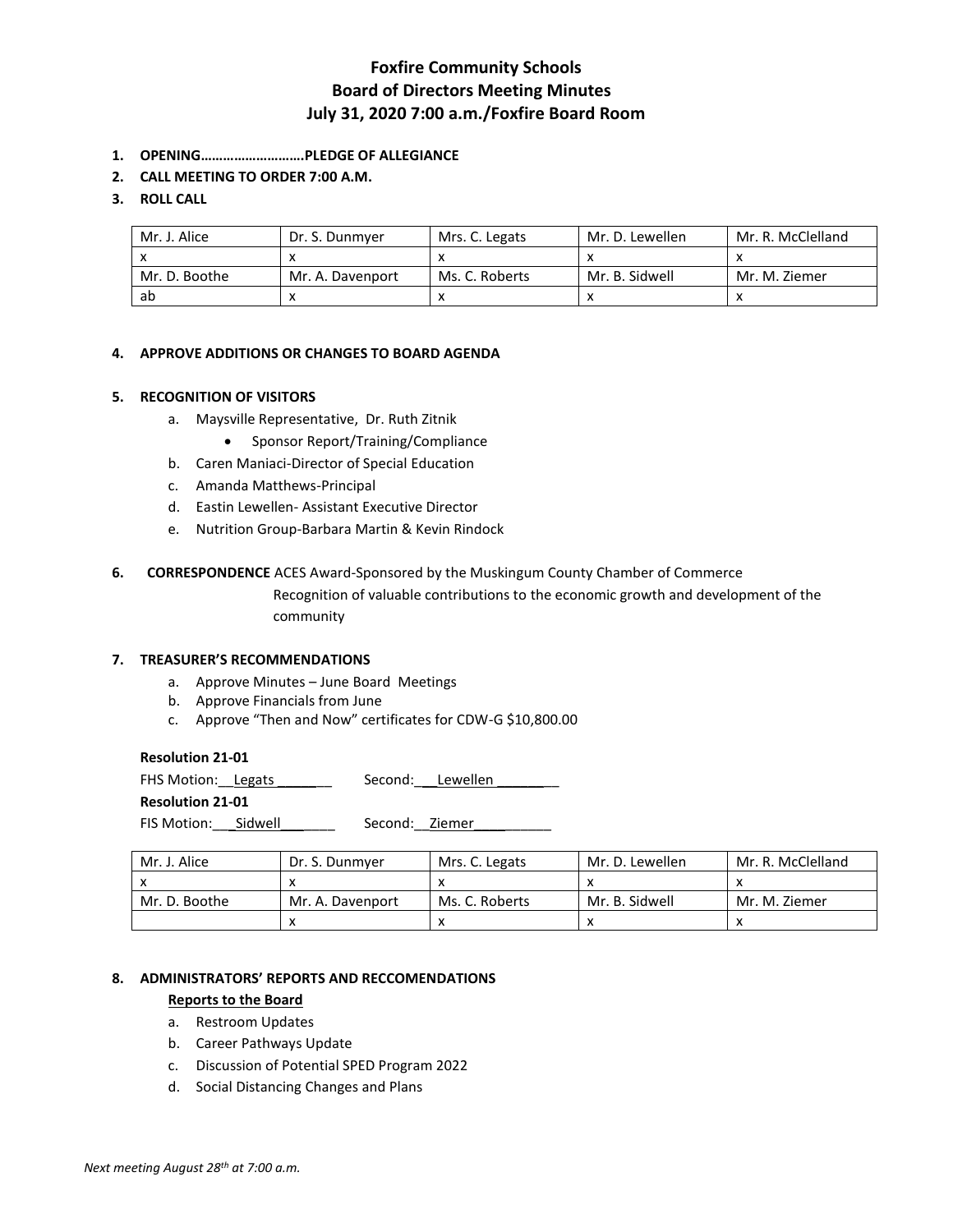# **Foxfire Community Schools Board of Directors Meeting Minutes July 31, 2020 7:00 a.m./Foxfire Board Room**

#### **Recommendations for Consideration**

- a. Approve adjusted 2020-2021 School Calendar
- b. Approve Foxfire School Return to School Protocols and Policies
- c. Approve Remote Learning Plan
- d. Approve Julie Janicki-FIS Intervention Specialist
- e. Approve Title IX Policy from Bricker and Eckler

#### **Resolution 21-02**

FHS Motion: McClelland \_\_\_\_\_ Second: Legats

**Resolution 21-02**

FIS Motion: Davenport \_\_\_\_\_\_\_ Second: Ziemer

| Mr. J. Alice  | Dr. S. Dunmyer   | Mrs. C. Legats | Mr. D. Lewellen | Mr. R. McClelland |
|---------------|------------------|----------------|-----------------|-------------------|
|               |                  |                |                 |                   |
| Mr. D. Boothe | Mr. A. Davenport | Ms. C. Roberts | Mr. B. Sidwell  | Mr. M. Ziemer     |
|               |                  |                |                 |                   |

## **9. EXECUTIVE SESSION** (If needed)

WHEREAS boards of education and other governmental bodies are required by statute "to take official action and to conduct all deliberations upon official business only in open meetings, unless the subject matter is specifically excepted by law";

WHEREAS "the minutes need only reflect the general subject matter of discussion in executive sessions"; and WHEREAS the members of a public body may hold an executive session only at a regular or special meeting for the sole purpose of consideration of any of the matters set forth below.

NOW THEREFORE BE IT RESOLVED under the provision of ORC 121.22, the board hereby enters executive session for the reason(s) herein stated:

### \_\_\_ \_ Personnel matters

- \_\_\_\_ Appointment of employee(s) (reemployment)
- \_\_\_\_ Promotion or compensation
- \_\_\_ Dismissal, discipline, or demotion of employee(s) or student(s)
- \_\_\_ Investigation of charges or complaints of employee(s) or student(s)
- \_\_\_\_\_ Purchase or sale of property
- \_\_\_\_\_ Conference with an attorney
- \_\_\_\_\_ Preparing for, conducting, or reviewing negotiations or bargaining
- \_\_\_\_\_ Matters required by federal law or state statutes to be confidential
- Specialized details of security arrangements

Time Entered: \_\_\_\_\_\_\_

| Time Exited: |  |
|--------------|--|
|--------------|--|

| <b>Resolution</b> |  |
|-------------------|--|
|-------------------|--|

| FIS Motion: | Second: |
|-------------|---------|
|             |         |

**Resolution**

FIS Motion:\_\_\_\_\_\_\_\_\_\_\_\_\_\_\_\_\_\_\_ Second:\_\_\_\_\_\_\_\_\_\_\_\_\_\_\_\_\_\_\_\_\_\_